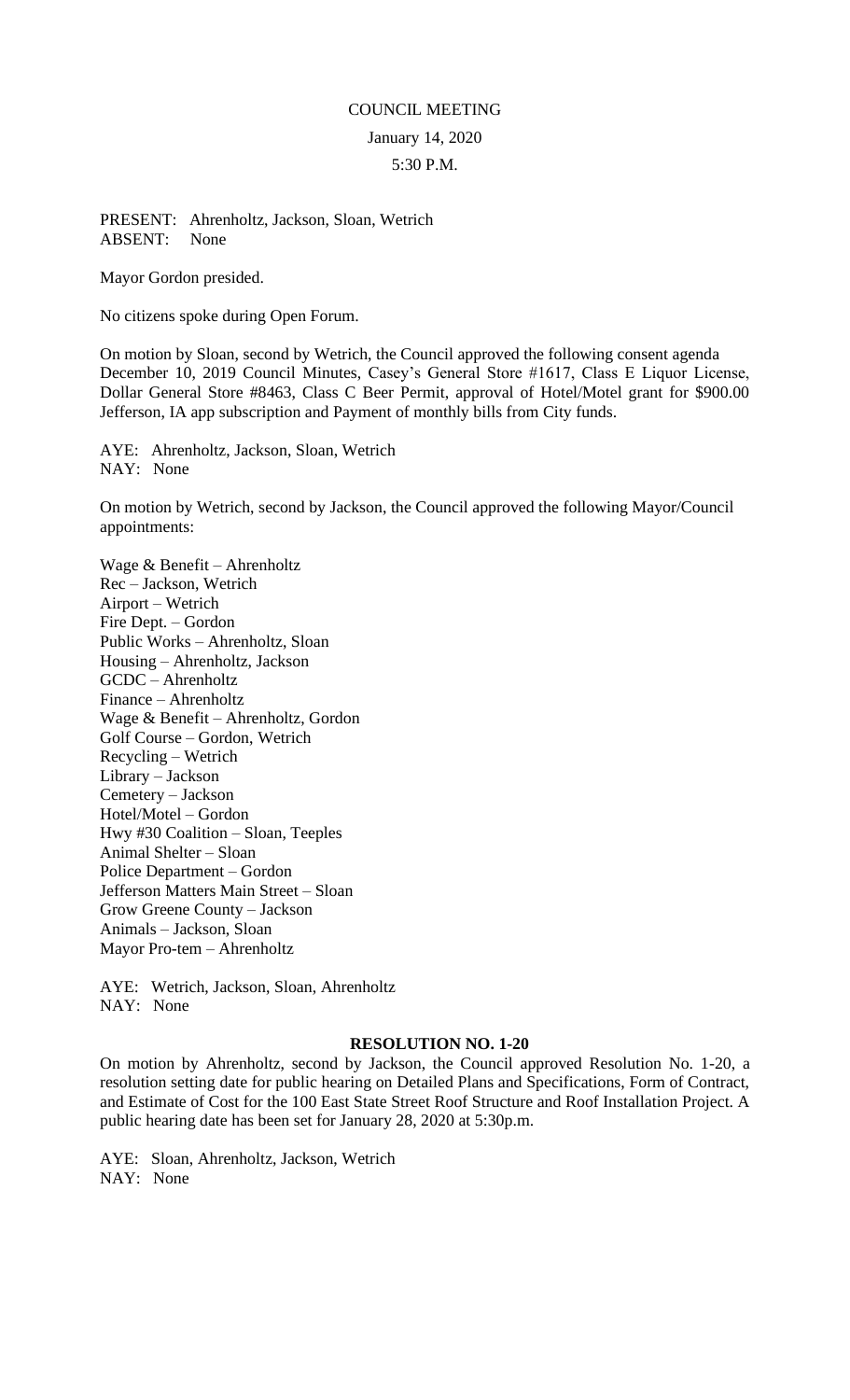On motion by Ahrenholtz, second by Sloan, the Council approved replacement of media in two filters at the water plant not to exceed \$75,000.00 without notification.

AYE: Jackson, Sloan, Wetrich, Ahrenholtz NAY: None

Police Chief Mark Clouse gave a quarterly update on the police department.

Discussion was held with Jefferson citizens regarding Council appointment or special election for vacant Council seat.

On motion by Sloan, second by Jackson, the Council approved to call a Special Election for March 3, 2020 with poll hours from 7a.m. to 8p.m. Nomination papers are due at the Greene County Auditor's office by February 7, 2020 5p.m.

AYE: Wetrich, Ahrenholtz, Jackson, Sloan NAY: None

The following bills were approved by payment from the City funds:

| A-1 SERVICE CENTER                  | PD VEH MAINT              | 82.90     |
|-------------------------------------|---------------------------|-----------|
| A1 AUTOMOTIVE                       | PD TOW; VEH MAINT         | 508.69    |
| ABC PEST CONTROL                    | PEST CONTROL              | 325.00    |
| <b>ACCESS SYSTEMS INC</b>           | RN CPIER LSE              | 579.43    |
| ACCESS SYSTEMS LEASING              | PA CPIER LSE              | 552.39    |
| ACCO UNLIMITED CORP                 | WA CHEM                   | 2,142.00  |
| AFLAC                               | AFLAC INS W/H             | 72.47     |
| AFSCME/IOWA COUNCIL 61              | <b>UNION DUES</b>         | 220.90    |
| AG SOURCE LAB                       | <b>WA TSTG</b>            | 95.50     |
| AHEAD LLC                           | <b>GCRSE MERCH</b>        | 272.71    |
| ALEX AIR APPARATUS INC              | <b>JFD EQUIP</b>          | 2,715.26  |
| <b>ALLIANT ENERGY</b>               | <b>UTILITIES</b>          | 34,510.47 |
| AMERICAN CEMETERY SUPPLIES          | <b>CEM DURADECK1</b>      | 2,463.59  |
| <b>ASCAP</b>                        | HOT/MOT MUSIC FEE         | 363.00    |
| <b>BAKER &amp; TAYLOR INC.</b>      | LB MOVIES                 | 3,333.98  |
| BARCO MUNICIPAL PRODUCTS            | <b>RUT TAPE</b>           | 103.40    |
| BELL TOWER COMM FOUNDAT             | <b>BELL TOWER FUND</b>    | 5,000.00  |
| <b>BOLTON &amp; MENK INC</b>        | <b>SW ENG</b>             | 67,940.50 |
| <b>BOMGAARS</b>                     | <b>SUPP</b>               | 1,402.28  |
| <b>BOOK LOOK</b>                    | LB BOOKS                  | 338.72    |
| CARROLL COUNTY SOLID WASTE          | <b>RC MRKTG FEES</b>      | 3,248.10  |
| CENTRAL IOWA DISTRIBUTING           | <b>SN CLEANER</b>         | 147.25    |
| CENTRAL IOWA SYSTEMS                | PL MONTITOR SERV          | 270.16    |
| <b>CINTAS CORPORATION</b>           | <b>FIRST AID</b>          | 242.53    |
| <b>CLEANING SOLUTIONS INC.</b>      | RN CLEAN                  | 2,268.00  |
| <b>COBRAHELP</b>                    | PA FEE                    | 18.00     |
| COMPASS MINERALS AMERICA            | WA SALT                   | 10,513.70 |
| <b>COMPUTER CONCEPTS</b>            | <b>WA COMPUTER</b>        | 1,241.20  |
| <b>CONROY WELDING &amp; MACHINE</b> | <b>RC PARTS</b>           | 60.00     |
| <b>CORE &amp; MAIN</b>              | WA METER                  | 1,951.24  |
| CROWD CONTROL WAREHOUSE             | <b>HOT/MOT BARRICADES</b> | 123.75    |
| <b>CULLIGAN WATER CONDITIONIN</b>   | <b>WA TANK RENTAL</b>     | 50.00     |
| <b>DAVE DAVIS</b>                   | <b>CAF REIMB</b>          | 121.61    |
| DAVE MORLAN                         | <b>REIMB FEE</b>          | 25.00     |
| <b>DAVID CONNON</b>                 | LB BOOKS                  | 53.77     |
| <b>DAVID TEEPLES</b>                | <b>H INS SINK</b>         | 120.00    |
| <b>DENNIS HAMMEN</b>                | <b>RN REIMB SUPP</b>      | 38.99     |
| DONNA WOLTERMAN                     | RN REF                    | 20.55     |
| DPC INDUSTRIES, INC.                | <b>WA RENTAL</b>          | 363.50    |
| <b>DURLAM ELECTRIC</b>              | <b>RUT ELEC SERV</b>      | 424.43    |
| ED M. FELD EQUIPMENT CO.            | <b>JFD REPR</b>           | 946.00    |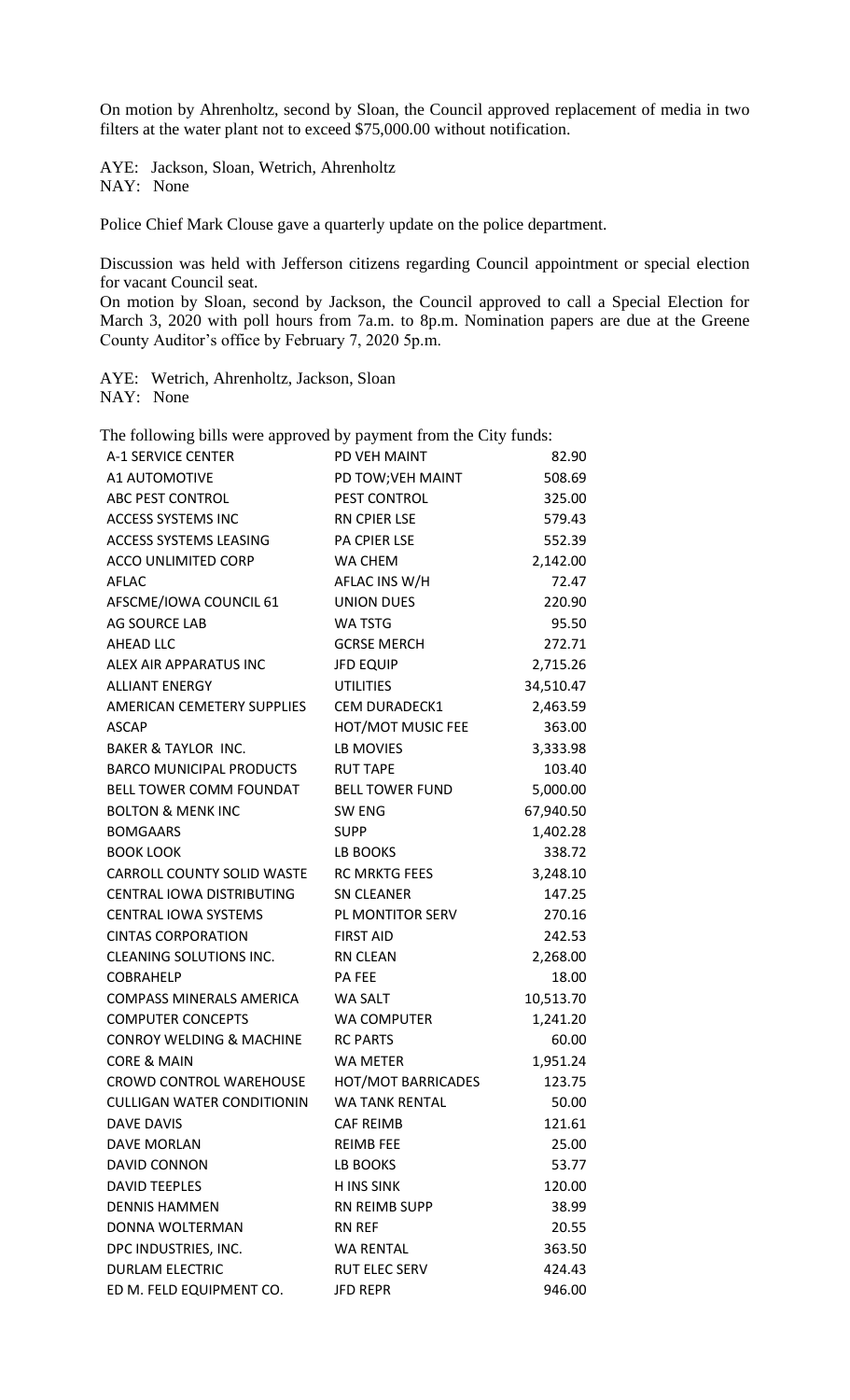| <b>EFTPS</b>                                 | FEDERAL W/H                          | 37,361.88          |
|----------------------------------------------|--------------------------------------|--------------------|
| EMC NATIONAL LIFE CO.                        | LIFE INS                             | 184.97             |
| <b>FAREWAY</b>                               | LB SUPP                              | 79.77              |
| <b>FASTLANE MOTOR PARTS LLC</b>              | <b>PARTS</b>                         | 1,014.30           |
| FEDERAL SIGNAL CORP                          | <b>PD PLUG</b>                       | 31.80              |
| G.E.M. SERVICES                              | <b>GCRSE THERMOSTAT</b>              | 894.09             |
| <b>GALLS LLC</b>                             | PD CLOTH                             | 927.20             |
| <b>GENESIS DEVELOPMENT</b>                   | <b>RC MRKTG FEES</b>                 | 5,793.81           |
| <b>GREENE CO SEC ROADS</b>                   | <b>FUEL</b>                          | 5,807.74           |
| <b>GREENE CO. AUDITOR</b>                    | LEC C SH - DISPATCH-ELECT            | 14,039.87          |
| <b>GREENE COUNTY CHAMBER &amp; DE</b>        | HOT/MOT REIMB TOURISM                | 1,160.59           |
| GRONEWOLD, BELL, KYHNN                       | <b>PA AUDIT</b>                      | 2,500.00           |
| <b>HACH COMPANY</b>                          | WA LAB SUPP                          | 1,104.79           |
| HALO BRANDED SOLUTIONS                       | <b>RC MAGNETS</b>                    | 603.34             |
| <b>HARRISON RV LAND</b>                      | <b>WA SPEE DEE</b>                   | 17.65              |
| HAWKINS, INC.                                | SW CHEM                              | 3,033.30           |
| <b>HEATH ENNS</b>                            | <b>H INS SINK</b>                    | 500.00             |
| <b>HERALD PUBLISHING</b>                     | <b>PA LEGALS</b>                     | 464.68             |
| <b>HIWAY TRUCK EQUIP</b>                     | SW BOSS V PLOW                       | 4,307.27           |
| HOME STATE BANK                              | <b>ACH</b>                           | 85.80              |
| <b>HOME STATE BANK</b>                       | WA DEP REF                           | 90.40              |
| <b>HOTSY CLEANING SYSTEMS</b>                | <b>SW SUPP</b>                       | 130.00             |
| HUPP HOME SERVICES, LLC                      | <b>GCRSE REM/INSTAL WINDO</b>        | 956.37             |
| HY-VEE, INC.                                 | <b>RN SUPP</b>                       | 42.39              |
| <b>IOWA ASSOCIATION OF BLDG</b>              | <b>BLDG INSP FEE</b>                 | 50.00              |
| IOWA DIVISION OF LABOR SERV                  | RN BOILER FEE                        | 40.00              |
| <b>IOWA LIBRARY ASSOCIATION</b>              | <b>LB ILA FEES</b>                   | 185.00             |
| <b>IOWA ONE CALL</b>                         | <b>WA ONE CALL</b>                   | 51.30              |
| <b>IOWA RADIO PLUS</b>                       | <b>GCRSE ADV</b>                     | 100.80             |
| <b>IPERS-FOAB</b>                            | <b>IPERS W/H</b>                     | 11,998.33          |
| <b>J &amp; R ENGINEERING</b>                 | AP RADIO CERT                        | 150.00             |
| <b>JAMES E. FORBES</b>                       | AP MGR                               | 600.00             |
| JEFFERSON ACE HARDWARE                       | <b>SUPP</b>                          | 232.06             |
| JEFFERSON PUBLIC LIBRARY                     | LB PETTY CASH                        | 50.00              |
| JEFFERSON TELECOM                            | <b>PHONE</b>                         | 2,428.10           |
| JEFFERSON VETERINARY CL                      | ANIM SHELT VET EXP                   | 315.50             |
| JENNIFER/MATHEW OWENS                        | WA DEP REF                           | 12.61              |
| <b>KAREN LAWTON</b>                          | <b>REIMB DWNTWN PLNTRS</b>           | 88.00              |
| <b>KELTEK INCORPORATED</b>                   | PD CAMERA                            | 6,806.42           |
| <b>KEYSTONE LABORATORIES INC</b>             | <b>WA TSTG</b>                       | 12.50              |
| KIWANIS CLUB OF JEFFERSON                    | <b>PA DUES</b>                       | 220.00             |
| LAWSON PRODUCTS, INC.                        | <b>RUT PARTS</b>                     | 112.25             |
| LOGIX, INC.                                  | LB PHOTO SUPP                        | 384.87             |
| LOUK PLUMBING, HEATING                       | WA HEATER REPRS                      | 2,247.85           |
| MANGOLD ENVIRONMENTAL                        | SW TSTG                              | 1,813.60           |
| <b>MATHESON TRIGAS</b>                       | WA CHEM                              | 56.16              |
| METRO WASTE AUTHORITY                        | <b>SN LANDFILL FEES</b>              | 8,115.81           |
| MICAH DESTIVAL                               | REIMB MICROWAVE;SUPP                 | 339.67             |
| MICHAEL WALLACE                              | <b>H INS SINK</b>                    | 1,955.00           |
| MID STATES ORGANIZED CRIME                   | PD FEE                               | 100.00             |
| MID-IOWA SOLID WASTE EQUIP                   | <b>SW TOOLS</b>                      | 833.63             |
| MIDLAND POWER COOP                           | <b>AP LITES</b>                      | 569.84             |
| <b>MOTOR PARTS</b>                           | <b>PARTS</b>                         | 58.95              |
| <b>MOTOROLA SOLUTIONS</b>                    | <b>JFD RADIOS</b>                    | 22,146.20          |
| MUIR EMBROIDERY & FOOTWEAR RUT SAFETY CLOTH  |                                      | 362.00             |
| <b>MUIR TREE SERVICE</b><br>MUNICIPAL SUPPLY | RUT STUMP REMOVAL<br><b>WA METER</b> | 3,043.08<br>291.32 |
|                                              |                                      |                    |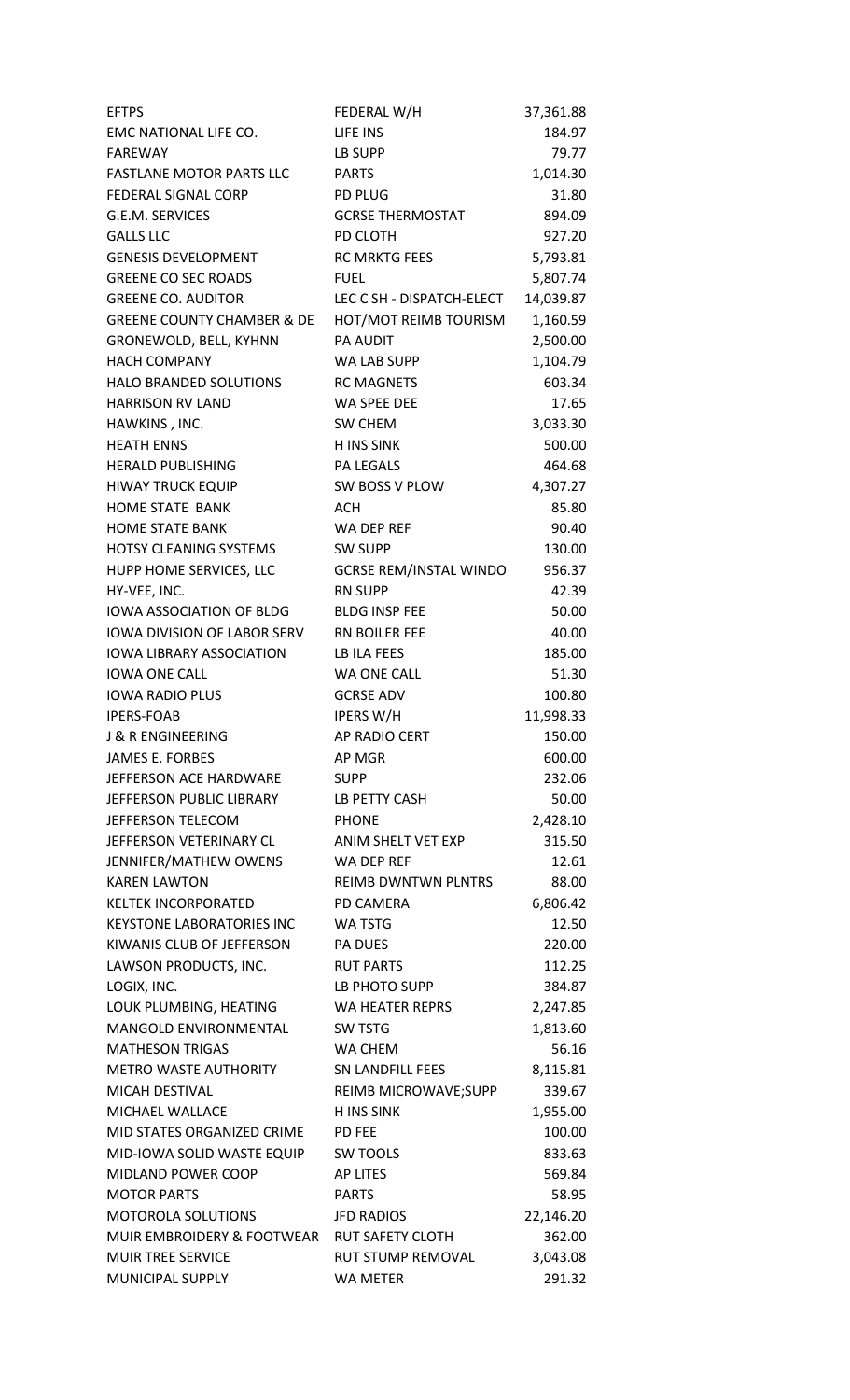| <b>NEW WAY</b>                       | <b>RC PART</b>          | 163.46    |
|--------------------------------------|-------------------------|-----------|
| NOVA FITNESS EQUIP CO.               | RN EQUIP MAINT          | 348.75    |
| O'HALLORAN INTERNATIONAL             | <b>RUT REPRS</b>        | 1,458.77  |
| OFFICE DEPOT                         | LB SUPP                 | 488.96    |
| <b>OMNISITE</b>                      | SW WIRELESS SRV         | 3,528.00  |
| <b>OPTIONS INK</b>                   | <b>SUPPLIES</b>         | 160.75    |
| OVERHEAD DOOR CO.                    | <b>RUTTRANSMITTER</b>   | 779.40    |
| PAW'S                                | PAWS CONTRACT           | 1,500.00  |
| PHILLIPS' FLOORS, INC.               | 200 E STATE - FLOOR     | 9,519.79  |
| RACCOON VALLEY RADIO                 | PA ADV                  | 1,470.40  |
| <b>REGION XII COUNCIL - GOVT</b>     | <b>HOUSE REHAB</b>      | 12,630.00 |
| REHAB SYSTEMS, INC.                  | SW JET VAC              | 16,617.05 |
| ROTO ROOTER                          | <b>GCRSE DRAIN CLN</b>  | 192.70    |
| ROXANNE GORSUCH                      | <b>REIMB CAF</b>        | 35.77     |
| <b>RUETER'S</b>                      | PK FILTERS; GASKET; OIL | 195.60    |
| <b>SESAC</b>                         | HOT/MOT LIC FEE         | 460.00    |
| SHADRAN                              | <b>SUPP</b>             | 853.96    |
| <b>SHINEON DESIGNS</b>               | <b>RN SHIRTS</b>        | 96.00     |
| STEPHANIE WILKINSON                  | WA DEP REF              | 105.87    |
| <b>STEW HANSEN</b>                   | PD 2019 CHARGER         | 25,210.00 |
| <b>STONE</b>                         | <b>RN FOLDERS</b>       | 95.97     |
| SYNCB/AMAZON                         | LB BOOKS/SUPP           | 682.90    |
| <b>TEEPLES HEATING &amp; COOLING</b> | N CHESTNUT PARTS/LABOR  | 2,130.20  |
| <b>TELRITE CORPORATION</b>           | <b>LNG DIST</b>         | 148.65    |
| TEMPLE DISPLAY LTC                   | <b>RUT LED LAMP</b>     | 44.61     |
| THE BEE & HERALD                     | PRINT/ADV               | 191.75    |
| THE OFFICE STOP INC.                 | <b>RUT FOLDERS</b>      | 11.30     |
| THE SHERWIN WILLIAMS CO.             | 200 E STATE PAINT       | 1,730.65  |
| TREASURER STATE OF IOWA              | STATE W/H               | 3,114.00  |
| <b>TRI-COUNTY LUMBER</b>             | 206 N WILSON NAILS      | 1,698.48  |
| <b>TYLER TECHNOLOGIES</b>            | <b>VERIFY/PRESORT</b>   | 900.00    |
| <b>U.S. CELLULAR</b>                 | <b>WA PHONE</b>         | 157.87    |
| <b>U.S. POST OFFICE</b>              | <b>BILLS POSTAGE</b>    | 531.16    |
| <b>U.S. POSTOFFICE</b>               | LB STAMPS               | 200.00    |
| UPTOWN SPORTING GOODS                | RN BALLS                | 160.00    |
| UTILITY EQUIPMENT CO                 | <b>WA PARTS</b>         | 2,921.78  |
| VAN-WALL EQUIPMENT INC.              | PK MOWER PARTS          | 1,195.34  |
| <b>VERIZON WIRELESS</b>              | <b>PD PHONE</b>         | 126.35    |
| VERKADA, INC                         | PA CAMERA               | 1,582.67  |
| <b>VERMEER IOWA &amp; NORTHERN</b>   | <b>RUT HARNESS</b>      | 140.00    |
| <b>VERMONT SYSTEMS INC</b>           | RN KEY FOBS             | 460.00    |
| <b>VERNON MANUFACTURING</b>          | WA CC FEATURE ADD       | 1,650.00  |
| VESSCO, INC.                         | <b>WA REOAURS</b>       | 695.42    |
| WAHL MCATEE TIRE SERV                | <b>PD TIRES</b>         | 1,562.00  |
| <b>WEBSTER GLASS</b>                 | 200 E STATE GLASS       | 32,300.00 |
| WELLMARK BC/BS                       | HEALTH INS. W/H         | 21,148.74 |
| <b>WILCOX LAW FIRM</b>               | LEGAL                   | 1,796.67  |
| WINGER CONTRACTING CO.               | <b>SW HEATERS</b>       | 10,522.00 |
|                                      | <b>FUND TOTALS</b>      |           |
| 001 GENERAL FUND                     | 139,104.71              |           |
|                                      |                         |           |

|         | 001 GENERAL FUND             | 139,104.71 |
|---------|------------------------------|------------|
|         | 110 ROAD USE TAX             | 26,362.77  |
|         | 112 CAFETERIA PLAN           | 157.38     |
|         | 121 LOCAL OPTION SALES TAX   | 23,066.83  |
| 125 TIF |                              | 324.00     |
|         | <b>126 POLICE FORFEITURE</b> | 25.210.00  |
|         | 128 HEALTH INS. SINKING      | 2,575.00   |
|         |                              |            |